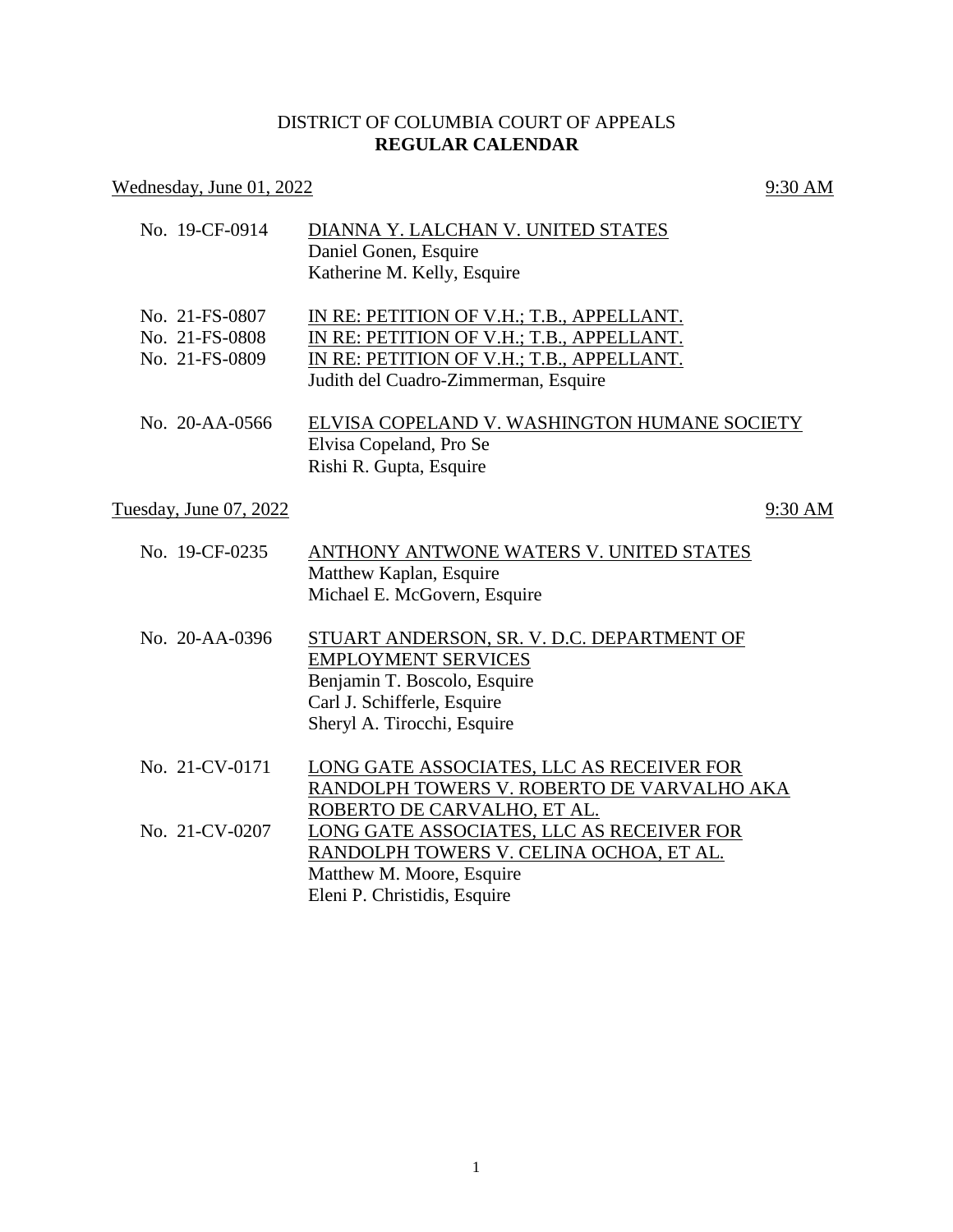| No. 21-CV-0357         | CAMILLE M. CAESAR V. WESTCHESTER CORPORATION<br>Sander M. Davidson, Esquire<br>Thomas C. Mugavero, Esquire         |
|------------------------|--------------------------------------------------------------------------------------------------------------------|
| No. 21-CV-0467         | DENNIS T. COMER V. WELLS FARGO, NA, ET AL.<br>Johnnie D. Bond, Jr., Esquire<br>S. Mohsin Reza, Esquire             |
| No. 19-CV-1251         | WILLIAM E. WARD, III, ET AL. V. WELLS FARGO BANK<br>Michael C. Forster, Esquire<br>Peter Duhig, Esquire            |
| Tuesday, June 14, 2022 | 9:30 AM                                                                                                            |
| No. 21-FM-0234         | SVEN ARNE ANDREASSON V. SYLVIA AGOLLI<br>Edward T. Kang, Esquire<br>Stephen Hayes Edwards, Esquire                 |
| No. 20-CV-0667         | 1323 ANACOSTIA ROAD, LLC, ET AL V. EASTERN HEIGHTS,<br>LLC<br>Donald M. Temple, Esquire<br>James T. Bacon, Esquire |
| No. 19-CV-0321         | APRIL GOGGANS V. DISTRICT OF COLUMBIA<br>Aderson B. Francois, Esquire<br>Sonya L. Lebsack, Esquire                 |

### Wednesday, June  $15, 2022$   $10:00$  AM

### *SPECIAL SITTING - REGULAR*

No. 17-CF-0993 KEVIN THOMPSON V. UNITED STATES Stefanie Schneider, Esquire Daniel J. Lenerz, Esquire